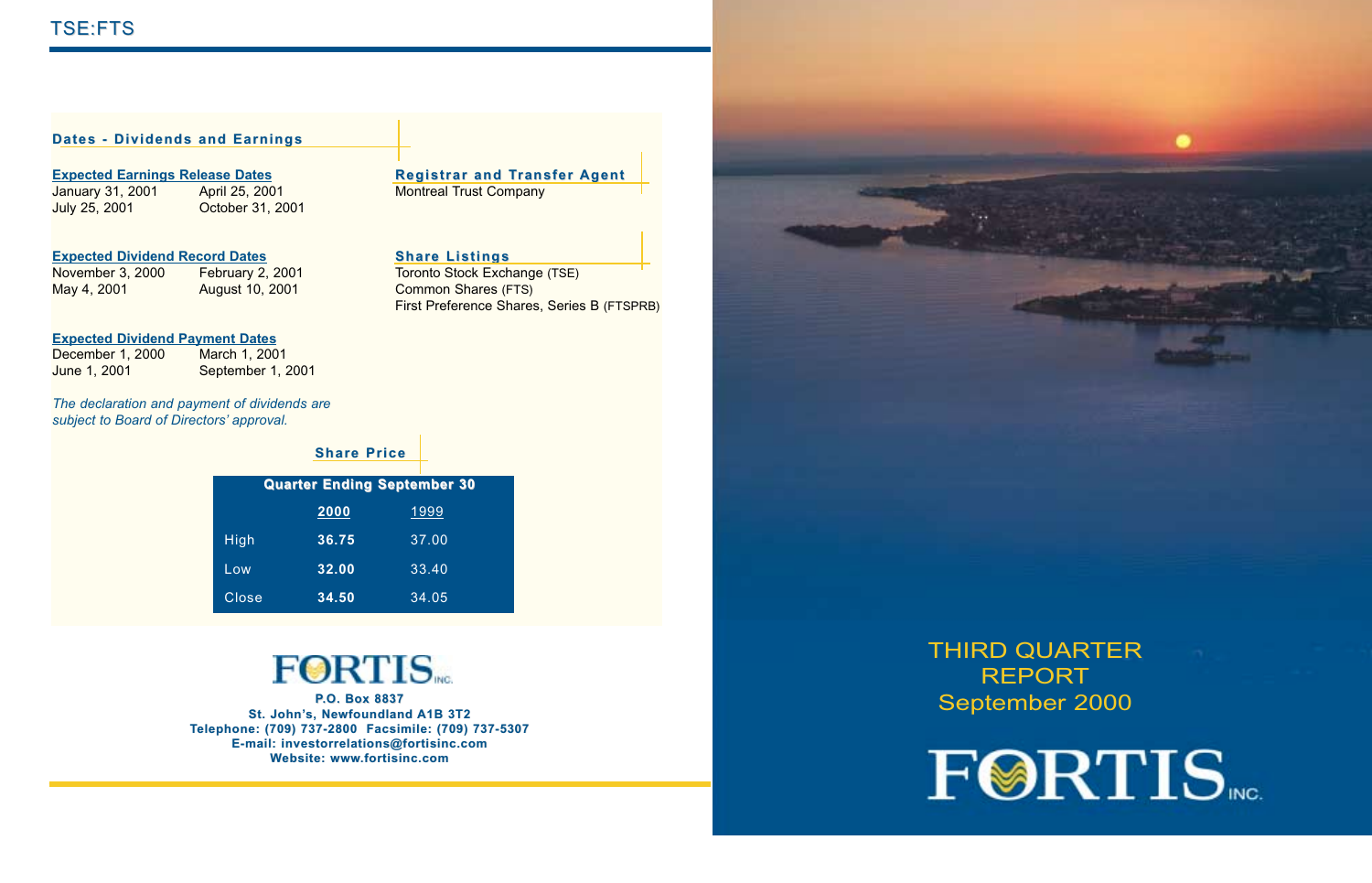# TSE:FTS TSE:FTS Q3 2000

*During the third quarter of 2000, our earnings continued to improve and foundations were laid for further growth.* 

*Earnings for the third quarter were \$5.2 million, representing a 5.9 per cent increase over earnings for the third quarter of 1999. Year-to-date earnings have grown by 14.5 per cent to \$26.8 million over the same reporting period last year.*

*Newfoundland Power and Belize Electricity were the major contributors to earnings growth this quarter. Newfoundland Power realized earnings of \$2.9 million, a 13.6 per cent increase over third quarter earnings in 1999. Year-to-date, the utility's earnings increased 16.1 per cent to \$21.6 million. Belize Electricity contributed \$1.1 million to earnings for the third quarter.* 



*In addition to Belize Electricity, the return on acquisitions and investments made in the past year continue to be strong. Caribbean Utilities paid dividends of \$904,000 to Fortis Inc. during the third quarter. FortisUS Energy's hydroelectric plants achieved the second best production levels since going on-line in 1985. Year-to-date, FortisUS Energy has contributed \$577,000 to earnings.*

*The dramatic increase in oil prices, and resulting higher purchased energy costs at Maritime Electric, continues to present a major challenge. Maritime Electric's energy sales continue to be strong, increasing almost five per cent year-to-date over the same reporting period last year. However, as a result of the increase in oil prices, the utility's earnings for the third quarter were reduced to \$0.8 million from \$1.3 million for the same period in 1999.* 

*Throughout the year, we have been considering plans to refinance short-term debt used for recent acquisitions and to further strengthen our balance sheet. In October, we completed a 1.5 million common share issuance raising approximately \$51.8 million in gross proceeds. We also completed a public offering of \$100 million of 7.40 per cent senior unsecured debentures due October 2010.*

*We continue to identify opportunities for further growth, ensuring quality service for our customers and value for our shareholders.*

H. Stanley Marshall President and Chief Executive Officer Fortis Inc.

# **Financial Highlights For Q3 2000 Financial Highlights For Q3 2000** D**ear Shareholder: ear Shareholder:**

Fortis' earnings applicable to common shares for the third quarter grew 5.9 per cent to \$5.2 million, or \$0.39 per common share, compared to \$4.9 million, or \$0.38 per common share, for the third quarter of 1999. Year-todate, earnings increased by 14.5 per cent to \$26.8 million from \$23.4 million for the same period last year.

Contributing to the growth in earnings in the third quarter were Belize Electricity, Newfoundland Power and FortisUS Energy. The dramatic increase in oil prices, and resulting higher purchased energy costs at Maritime Electric,

reduced third quarter **"Year-to-date earnings increased by ear-to-date earnings increased by** earnings.

Revenue for the third **\$23.4 million for the same period last \$23.4 million for the same period last** quarter increased 22.0 **year."** per cent to \$127.5 mil-

lion from \$104.5 million for the third quarter of 1999. The significant increase in revenue for the quarter resulted primarily from acquisitions made in the past year. Year-to-date revenue increased 18.4 per cent to \$438.0 million from \$370.0 million.

Cash flows from operations for the third quarter was \$30.3 million compared to \$31.5 million for the same reporting period last year. Year-to-date cash flows from operations were \$73.1 million compared to \$82.9 million in 1999.

## **UTILITY OPERATIONS**

#### **Newfoundland Power**

Newfoundland Power's earnings for the third quarter were \$2.9 million, a 13.6 per cent increase over earnings of \$2.5 million for the

third quarter of 1999. On a year-to date basis, earn ings applicable to common shares were \$21.6 million, a

16.1 per cent increase over earnings of \$18.6 million for the same period last year.<br>Energy sales for the third quarter were 787

GWh, a 2.8 per cent increase over the third quarter last year. Year-to-date energy sales were 3,445 GWh, a 2.1 per cent increase over the same period in 1999.

| <b>Period Ended September 30</b>            |           |                           |           |               |
|---------------------------------------------|-----------|---------------------------|-----------|---------------|
| (in thousands except for share amounts)     |           | <b>Three Months Ended</b> |           | Year-to-Date  |
|                                             | 2000      | 1999                      | 2000      | 1999          |
| Revenue                                     | \$127,482 | \$104,521                 | \$438,043 | 369.969<br>\$ |
| <b>Cash Flow From Operations</b>            | 30.299    | 31.488                    | 73,078    | 82,857        |
| <b>Earnings Applicable to Common Shares</b> | 5,210     | 4,919                     | 26,820    | 23,415        |
| Earnings per Common Share (\$)              | 0.39      | 0.38                      | 2.03      | 1.79          |
|                                             |           |                           |           |               |

**14.5 per cent to \$26.8 million from**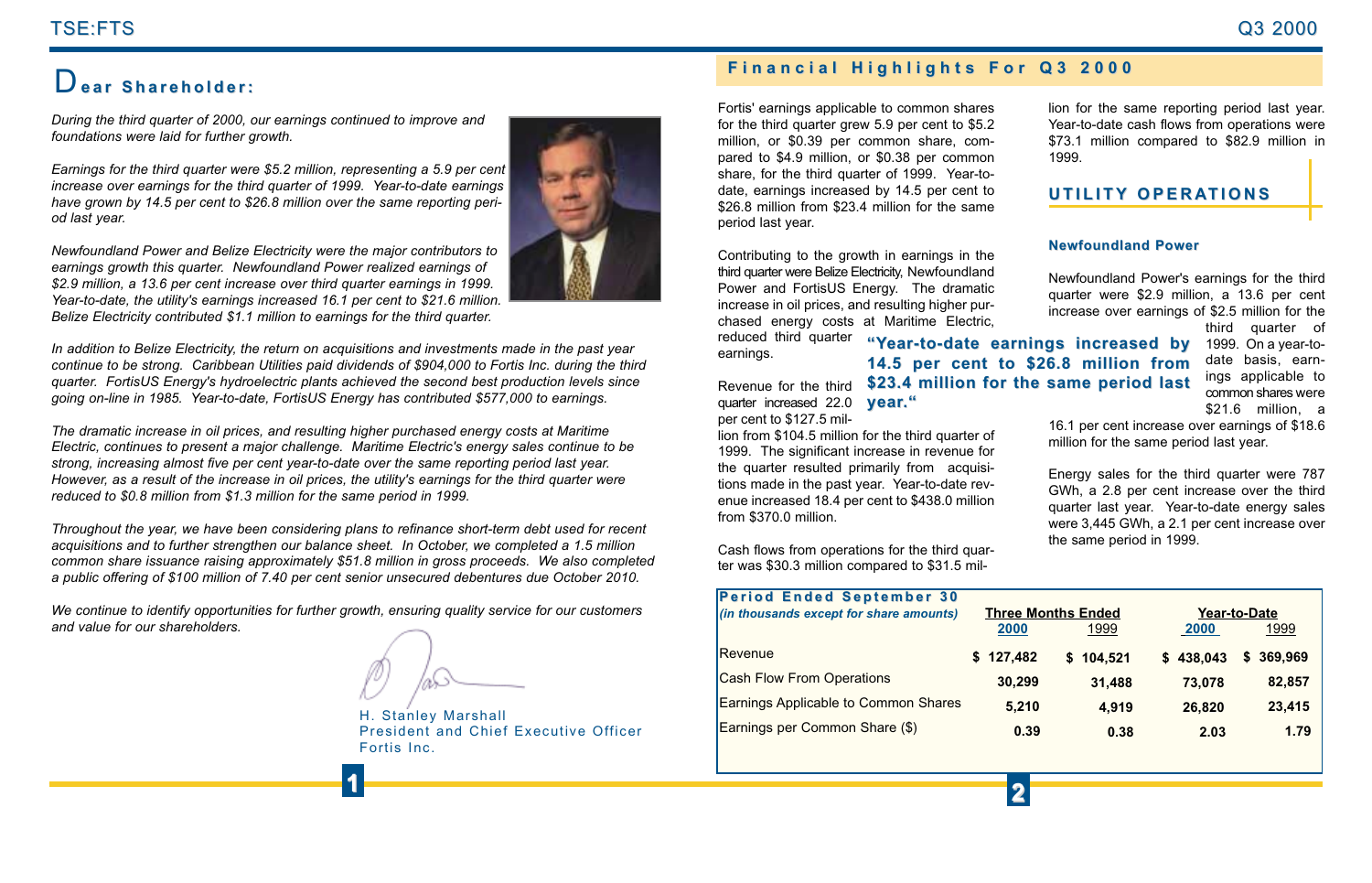Revenue for the third quarter was \$64.7 million, \$2.5 million or 4.0 per cent higher than for the same quarter last year. On a year-to-date basis, revenue was \$262.6 million, up 2.6 per cent, or \$6.7 million, from the same period last year. The increase resulted from higher energy sales combined with a 0.7 per cent increase in electricity rates effective January 1, 2000.

Newfoundland Power's year-to-date operating expenses, excluding purchased power costs, were \$2.8 million lower compared to the same period in 1999. Approximately \$1.3 million of the reduction was

attributable to lower labour costs associat- **operating expenses, excluding pur**ed with a 1999 early retirement program, aggressive cost control measures and productivity initiatives.

The remaining \$1.5 million reduction resulted from the adoption of new accounting rules for pensions.

**1999."**

#### **Maritime Electric**

Energy sales for the third quarter increased 3.1 per cent to 240 GWh from 233 GWh for the third quarter of 1999. Year-to-date energy sales have increased 4.9 per cent to 716 GWh from 682 GWh for the same period in 1999.

Revenue for the third quarter was \$23.2 million, an increase of \$0.9 million over the same period last year. On a year-to-date basis, revenue was \$67.9 million, up 5.2 per cent, or \$3.3 million, over the same period in 1999. The increase in revenue reflects growth in energy sales combined with a three per cent increase in residential electricity rates effec-

#### tive April 1, 2000.

Operating expenses for the third quarter were \$17.7 million compared to \$15.9 million for the same period in 1999. The increase over last year reflects the increase in purchased ener gy, substantially higher energy costs resulting from higher oil prices and the timing of the scheduled maintenance outage at New Brunswick Power's Point LePreau Nuclear Generating Station. eve And 1,2000.<br>
Superinte the histographs and the same period of purchased power, was Encompared to 3 compare the same period in the same period in the same period in the same of electricity for the particle of the same p

The dramatic increase in oil prices, and result ing higher energy costs, reduced earnings for the third quarter

which were \$0.8 **"Newfoundland Power's year-to-date "Newfoundland Power's year-to-date** million compared to \$1.3 million for the same period in 1999. **chased power costs, were \$2.8 million chased power costs, were \$2.8 million lower compared to the same period in lower compared to the same period in**

#### **Canadian Niagara Power**

Fortis' share of Canadian Niagara Power's earnings for the third quarter was \$1.5 million, a slight increase over earnings of \$1.4 million for the same period last year.

Energy sales for the third quarter were 159 GWh compared to 232 GWh for the same period in 1999. Year-to-date energy sales were 477 GWh compared to 612 GWh for the third quarter last year. The decrease in gross energy sales reflects the fact that, due to changing market conditions, the company no longer resales purchased power into the United States.

Revenue, net of purchased power, for the third quarter was \$10.5 million compared to \$10.8

**"Belize Electricity's contribution to "Belize Electricity's contribution to**

**quarter quarter."**

**"During the third quarter "During the third quarter, FortisUS Energy' Energy's hydroelectric plants s hydroelectric plants** achieved the second best produc**tion levels since going on-line in tion levels since going on-line in 1985."**

**earnings was \$1.1 million for the third earnings was \$1.1 million the third**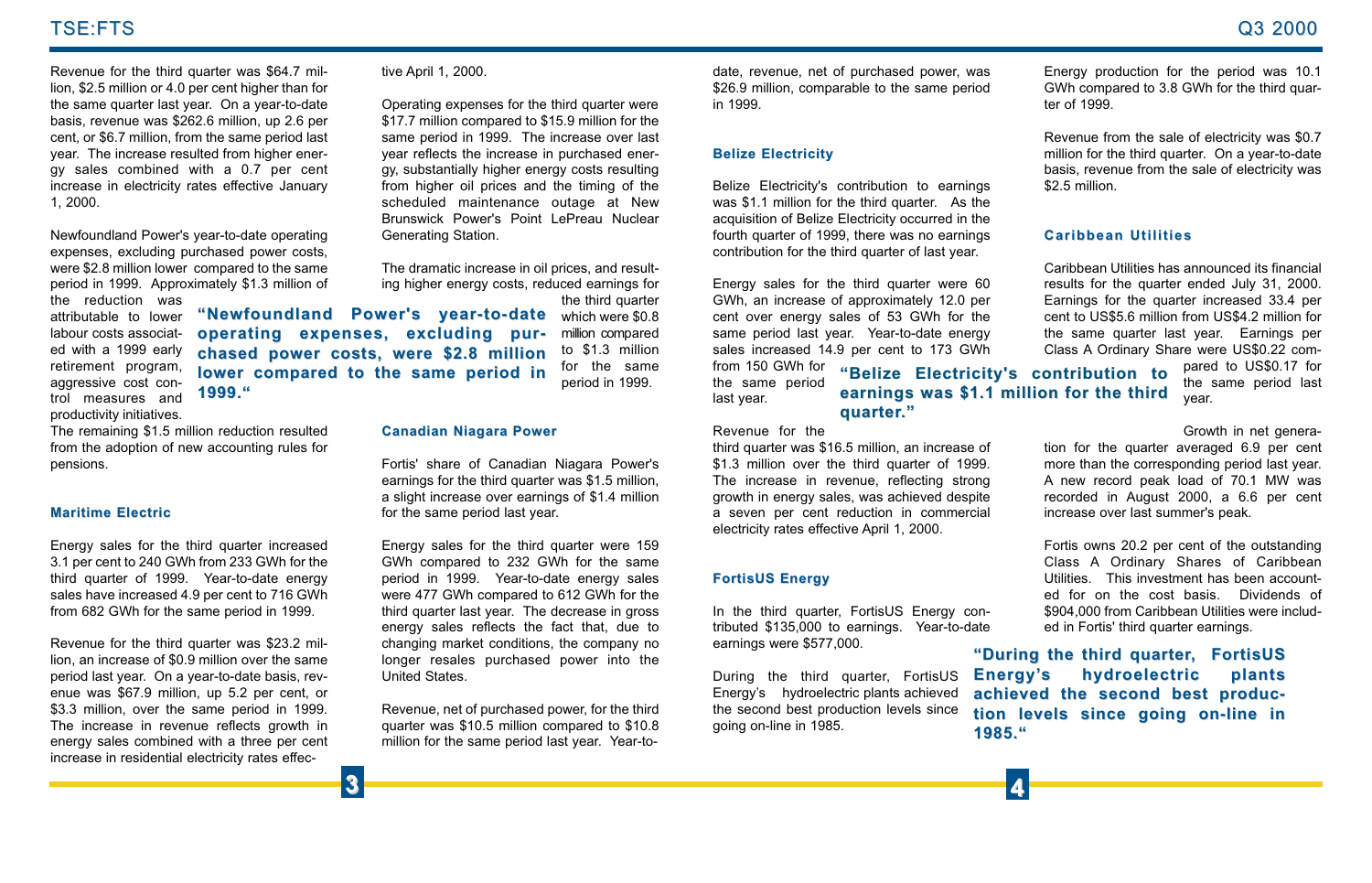# **NON-UTILITY OPERATIONS**

### **Fortis Properties**

Net earnings for the third quarter were \$1.5 million compared to normalized earnings of \$1.4 million for the same period last year. The growth in earnings was attributable to increased earnings in all of the company's operating divisions.

Revenue for the third quarter was \$14.6 million, a 23.8 per cent increase over revenue of \$11.8 million for the third quarter of 1999. The increase in revenue was mainly related to the inclusion of Brunswick Square, acquired in August 1999.

On August 1, 2000, Fortis Properties announced construction of a 180-room hotel in downtown Halifax, Nova Scotia. Construction of the \$15 million dollar project is scheduled to be completed and the hotel operational in November 2001. The property marks Fortis Properties' first hotel investment in Halifax and builds upon the company's strategic and operational objectives to expand its regional hotel portfolio and strengthen its presence in Atlantic Canada. The company is currently in discussions with an international hotel chain regarding branding of the hotel.

### **Fortis Trust**

Fortis Trust's earnings for the third quarter were \$126,000 compared to earnings of \$137,000 for the same period last year.

**5**

### **Corporate**

Corporate expenses for the third quarter were \$3.7 million compared to \$2.2 million for the same period in 1999. Corporate interest expense was higher this quarter as a result of an increase in short-term debt associated with recent acquisitions.

## **CONSOLIDATED FINANCIAL FINANCIAL POSITION**

Total assets as of September 30, 2000 were \$1.3 billion, compared to \$1.0 billion as of September 30, 1999. The increase can be attributed to the acquisitions of Caribbean Utilities, Belize Electricity and two hydro plants purchased by FortisUS Energy.

Cash flows from operations for the third quarter were \$30.3 million compared to \$31.5 million for the same period last year. Year-todate cash flows from operations were \$73.1 million compared to \$82.9 million for the same period last year. The decrease is primarily the result of the receipt of proceeds totalling \$15.5 million which Fortis Properties received in the first quarter of 2000 from the December 1999 sale of its partnership in AT&T Canada (Newfoundland).

Cash used in investing activities totaled \$21.7 million compared to \$41.6 million for the same period in 1999. The decrease in investing activities was primarily the result of the acquisition of Brunswick Square Limited in the third quarter of 1999. Cash from financing activities was \$1.3 million in the third quarter, compared to \$21.3 million for the same period last year. The decrease in cash from financing activities was mainly a result of an

additional \$17.6 million in long-term debt in the third quarter of 1999 assumed as part of the acquisition of Brunswick Square Limited.

Common share dividends for the third quarter were \$6.1 million, compared to \$5.9 million for the same period last year. The third quarter dividend rate for 2000 was \$0.46 per share.

Subsequent to the quarter ended, Fortis completed two financing transactions. Fortis refinanced short-term debt used for recent acquisitions and has further strengthened its balance sheet with proceeds from a common share issue.

On October 17, 2000, Fortis announced that it had closed a public offering of 1,500,000 common shares for gross proceeds to the company of \$51,750,000. The offering was underwritten by Scotia Capital Inc. and CIBC World Markets Inc.

On October 25, 2000, Fortis announced that it had completed a public offering of \$100 million of 7.40 per cent senior unsecured debentures due October 2010. The offering was underwritten by CIBC World Markets Inc., RBC Dominion Securities Inc. and TD Securities Inc.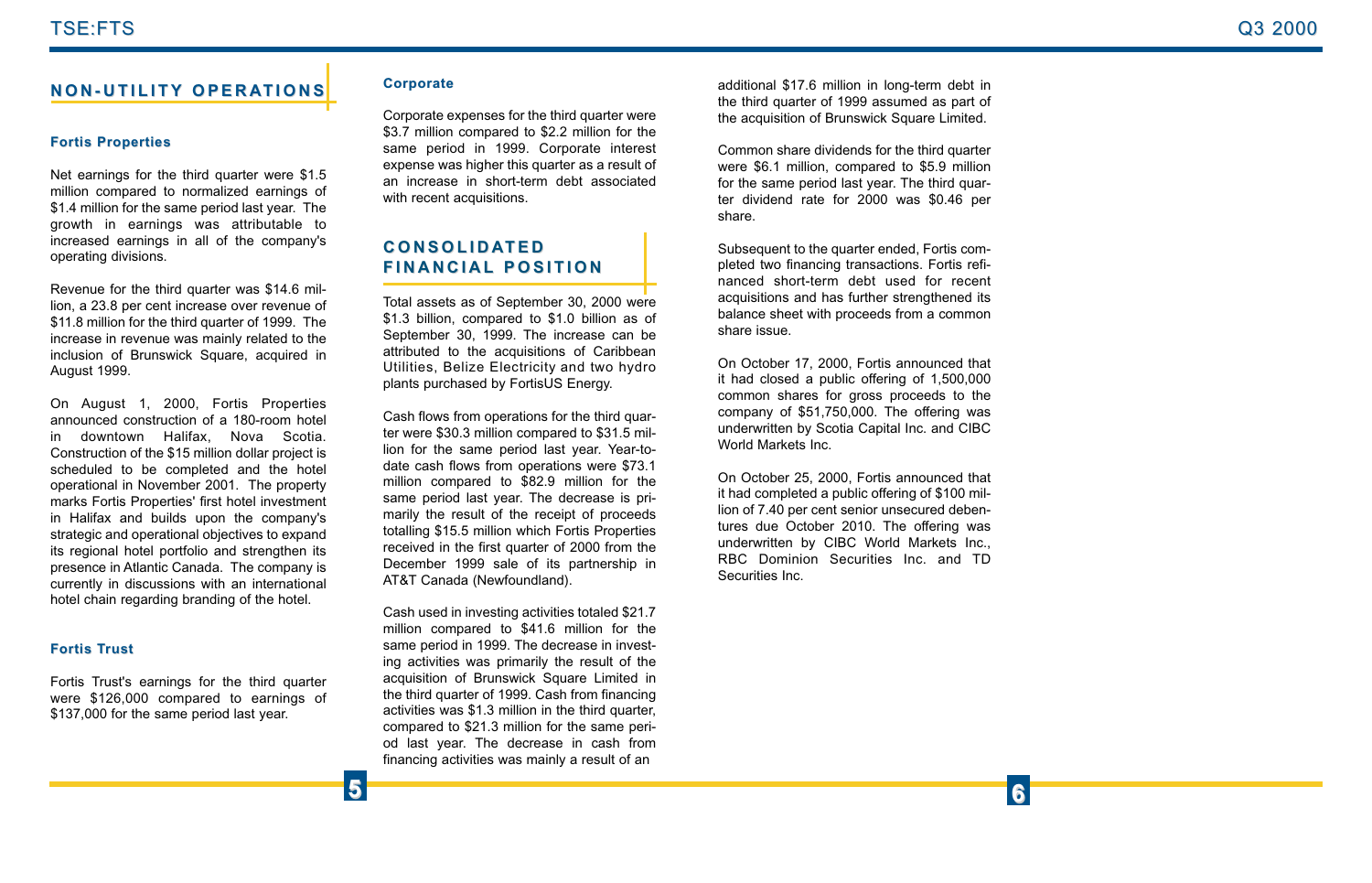# **Consolidated Statement of Earnings (unaudited) (000's) Consolidated Balance Sheet (unaudited) (000's)**

|                                           | <b>Quarter Ended</b> |         |    |         |    |          |    |          |
|-------------------------------------------|----------------------|---------|----|---------|----|----------|----|----------|
|                                           |                      | 2000    |    | 1999    |    | 2000     |    | 1999     |
|                                           |                      |         |    |         |    |          |    |          |
| Operating revenues                        | \$                   | 127,482 | \$ | 104,521 | \$ | 438,043  | \$ | 369,969  |
| Expenses                                  |                      |         |    |         |    |          |    |          |
| Operating                                 |                      | 89.264  |    | 73,692  |    | 302.911  |    | 255,698  |
| Depreciation and amortization             |                      | 10,995  |    | 8,189   |    | 39,370   |    | 31,601   |
|                                           |                      | 100,259 |    | 81,881  |    | 342,281  |    | 287,299  |
| Operating income                          |                      | 27,223  |    | 22,640  |    | 95,762   |    | 82,670   |
| Finance charges                           |                      |         |    |         |    |          |    |          |
| Interest on long term debt                |                      | 14,326  |    | 10,463  |    | 41,438   |    | 31,263   |
| Dividends on preference shares            |                      | 743     |    | 742     |    | 2,231    |    | 2,231    |
| Income before income taxes and undernoted |                      | 12,154  |    | 11,435  |    | 52,093   |    | 49,176   |
| Income taxes                              |                      | 5,566   |    | 5,417   |    | 21,047   |    | 23,122   |
| Income before undernoted                  |                      | 6,588   |    | 6,018   |    | 31,046   |    | 26,054   |
| Amortization of goodwill                  |                      | (733)   |    | (733)   |    | (2, 197) |    | (2, 197) |
| Results of discontinued operations        |                      |         |    | (237)   |    |          |    | (55)     |
| Non-controlling interest                  |                      | (645)   |    | (129)   |    | (2,029)  |    | (387)    |
| Earnings applicable to common shares      | \$                   | 5,210   | \$ | 4,919   | \$ | 26,820   | \$ | 23,415   |
| Average common shares outstanding (000's) |                      | 13,207  |    | 13,045  |    | 13,207   |    | 13,045   |
|                                           |                      |         |    |         |    |          |    |          |
| Earnings per common share (\$)            |                      | \$0.39  |    | \$0.38  |    | \$2.03   |    | \$1.79   |

# **Consolidated Statement of Retained Earnings (unaudited) (000's)**

|                                                                                                                                | <b>Quarter Ended</b> |                  |    |                   | Year-to-Date |                   |    |                               |
|--------------------------------------------------------------------------------------------------------------------------------|----------------------|------------------|----|-------------------|--------------|-------------------|----|-------------------------------|
|                                                                                                                                | 2000                 |                  |    | 1999              |              | 2000              |    | 1999                          |
| Balance at beginning of period                                                                                                 | \$                   | 200,110          | \$ | 191.983           | \$           | 190.661           | \$ | 189,585                       |
| Change in accounting policy for post retirement benefits<br>Change in accounting policy for future income taxes<br>As restated |                      | ٠<br>200,110     |    | -<br>-<br>191,983 |              | -<br>190,661      |    | (3,266)<br>(1,053)<br>185,266 |
| Earnings applicable to common shares                                                                                           |                      | 5,210<br>205.320 |    | 4,919<br>196.902  |              | 26,820<br>217,481 |    | 23,415<br>208,681             |
| Dividends on common shares                                                                                                     |                      | (6,081)          |    | (5,890)           |              | (18, 242)         |    | (17,669)                      |
| <b>Balance at end of period</b>                                                                                                |                      | 199.239          |    | 191,012           | S            | 199,239           |    | 191,012                       |

**7 8**

|                                                      | 2000             | 1999            |
|------------------------------------------------------|------------------|-----------------|
| <b>ASSETS</b>                                        |                  |                 |
| Current assets                                       |                  |                 |
| Cash                                                 | \$<br>10,777     | \$<br>9,073     |
| Accounts receivable<br>Materials and supplies        | 57,284<br>17,270 | 45,398<br>7,480 |
|                                                      | 85,331           | 61,951          |
|                                                      |                  |                 |
| Other assets:<br>Mortgages receivable - Fortis Trust | 51,803           | 50,193          |
| Corporate income tax deposit                         | 6,747            | 15,595          |
| Deferred charges                                     | 63,769           | 53,245          |
|                                                      | 122,319          | 119,033         |
| <b>Utilities' Capital Assets</b>                     | 885,938          | 699,174         |
| Income producing properties                          | 126,045          | 127,621         |
| Investment in Caribbean Utilities                    | 79,901           |                 |
| Goodwill                                             | 36,790           | 39,719          |
|                                                      |                  |                 |
|                                                      | \$<br>1,336,324  | \$<br>1,047,498 |
| <b>LIABILITIES AND SHAREHOLDERS' EQUITY</b>          |                  |                 |
| <b>Current liabilities</b>                           |                  |                 |
| Short term borrowings                                | \$<br>165,317    | \$<br>13,912    |
| Accounts payable and accrued charges                 | 100,280          | 81,738          |
| Deposits payable - Fortis Trust                      | 31,542           | 31,992          |
|                                                      | 297,139          | 127,642         |
| Deposits due beyond one year - Fortis Trust          | 15,507           | 15,177          |
| Long term debt                                       | 502,021          | 438,715         |
| Preference shares                                    | 50,000           | 50,000          |
| Deferred credits                                     | 82,355           | 63,664          |
| Non-controlling interest                             | 30,918           | 8.430           |
| Shareholders' equity                                 |                  |                 |
| Common shares                                        | 157,833          | 152,858         |
| Foreign currency translation adjustment              | 1,312            |                 |
| Retained earnings                                    | 199,239          | 191,012         |
|                                                      | 358,384          | 343,870         |
|                                                      | \$<br>1.336.324  | \$<br>1,047,498 |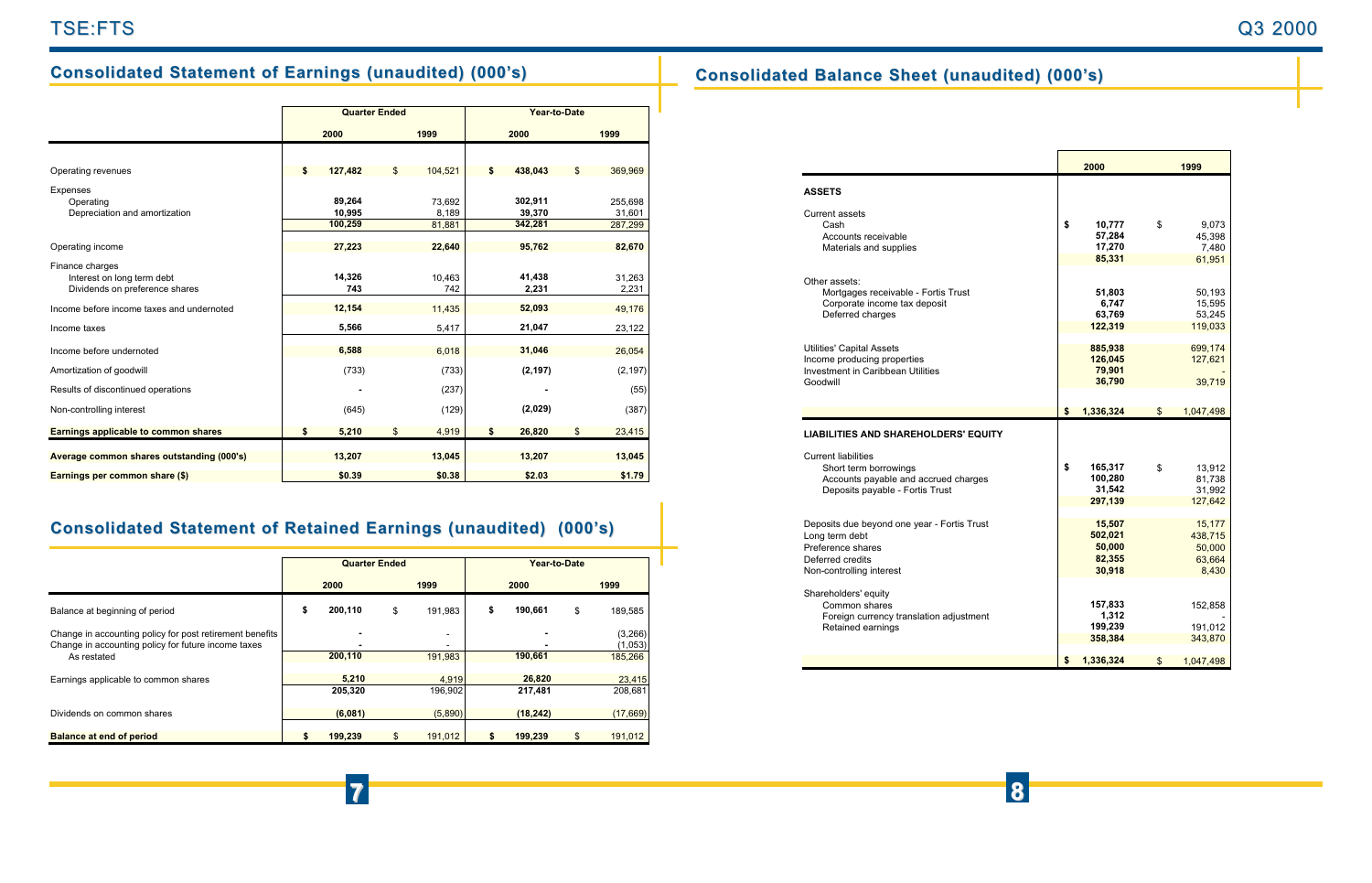# **Consolidated Statement of Cash Flows (unaudited) (000's)**

|                                                                        | <b>Quarter Ended</b> |    | Year-to-Date |    |            |    |           |
|------------------------------------------------------------------------|----------------------|----|--------------|----|------------|----|-----------|
|                                                                        | 2000                 |    | 1999         |    | 2000       |    | 1999      |
| <b>Cash from Operations</b>                                            |                      |    |              |    |            |    |           |
| Earnings before discontinued operations                                | \$<br>5,210          | \$ | 5.156        | \$ | 26,820     | \$ | 23,470    |
| Items not affecting cash                                               |                      |    |              |    |            |    |           |
| Depreciation and amortization                                          | 11,728               |    | 8,922        |    | 41,567     |    | 33,798    |
| Future income taxes                                                    | 372                  |    | 5,287        |    | (561)      |    | 6,830     |
| Non-controlling interest                                               | 645                  |    | 129          |    | 2,029      |    | 387       |
| Accrued employee future benefits                                       | (3,054)              |    | (1, 127)     |    | (6, 447)   |    | (4, 458)  |
| Other                                                                  | (3,081)              |    | 376          |    | (2,983)    |    | 561       |
|                                                                        | 11,820               |    | 18,743       |    | 60,425     |    | 60,588    |
| Change in non-cash working capital                                     | 18,479               |    | 12,720       |    | 12,653     |    | 22,244    |
| Cash from continuing operations                                        | 30,299               |    | 31.463       |    | 73,078     |    | 82.832    |
| Cash from discontinued operations                                      |                      |    | 25           |    |            |    | 25        |
|                                                                        | 30,299               |    | 31,488       |    | 73,078     |    | 82.857    |
|                                                                        |                      |    |              |    |            |    |           |
| Investing                                                              |                      |    |              |    |            |    | (76, 953) |
| Capital additions                                                      | (20, 090)            |    | (43, 891)    |    | (61, 467)  |    |           |
| Investment in Class A Ordinary Shares of<br><b>Caribbean Utilities</b> |                      |    |              |    | (79, 901)  |    |           |
| Additional investment in shares of Belize                              |                      |    |              |    |            |    |           |
| Electricity and FortisUS Energy                                        |                      |    |              |    | (436)      |    |           |
| Mortgages                                                              | (905)                |    | 2,000        |    | (1,717)    |    | 4,808     |
| Change in corporate tax deposit                                        |                      |    |              |    | 8,848      |    |           |
| Change in deferred charges and credits                                 | (663)                |    | (866)        |    | (789)      |    | (594)     |
| Cash used in continuing operations                                     | (21, 654)            |    | (42, 757)    |    | (135, 462) |    | (72, 739) |
| Cash from discontinued operations                                      |                      |    | 1.135        |    |            |    | 1,135     |
|                                                                        | (21, 654)            |    | (41, 622)    |    | (135, 462) |    | (71, 604) |
|                                                                        |                      |    |              |    |            |    |           |
| Financing                                                              |                      |    |              |    |            |    |           |
| Issuance of common shares                                              | 929                  |    | 1,049        |    | 3,888      |    | 3,764     |
| Net increase in long term debt                                         | (1, 321)             |    | 13,419       |    | 4,071      |    | 13,098    |
| Change in short term borrowings                                        | 822                  |    | 4,505        |    | 72,691     |    | (8,306)   |
| Contributions in aid of construction                                   | 348                  |    | 474          |    | 979        |    | 1,375     |
| Change in deposits due beyond one year                                 | 556                  |    | 1,949        |    | (133)      |    | (569)     |
| Cash from continuing operations                                        | 1,334                |    | 21,396       |    | 81,496     |    | 9,362     |
| Cash used in discontinued operations                                   |                      |    | (73)         |    |            |    | (73)      |
|                                                                        | 1,334                |    | 21,323       |    | 81,496     |    | 9,289     |
|                                                                        |                      |    |              |    |            |    |           |
| <b>Dividends</b>                                                       |                      |    |              |    |            |    |           |
| Common shares                                                          | (6,081)              |    | (5,890)      |    | (18, 242)  |    | (17, 669) |
| Subsidiaries to non-controlling shareholders                           | (129)<br>(6, 210)    |    | (129)        |    | (1, 384)   |    | (387)     |
|                                                                        |                      |    | (6,019)      |    | (19, 626)  |    | (18,056)  |
|                                                                        | 3,769                |    | 5,170        |    | (514)      |    | 2,486     |
| Change in cash                                                         |                      |    |              |    |            |    |           |
| Cash, beginning of period                                              | 7,008                |    | 3,903        |    | 11,291     |    | 6,587     |
|                                                                        |                      |    |              |    |            |    |           |
| Cash, end of period                                                    | \$<br>10,777         | \$ | 9,073        | \$ | 10,777     | \$ | 9,073     |

# **Earnings by Operating Company (000' Earnings by Operating Company (000's)**

|                                   | <b>Current Quarter</b> |            |  | <b>Year-to-Date</b> |                      |             |                |          |
|-----------------------------------|------------------------|------------|--|---------------------|----------------------|-------------|----------------|----------|
| (in 000's)                        |                        | 2000       |  | 1999                |                      | 2000        |                | 1999     |
| <b>Newfoundland Power</b>         | \$                     | $2,872$ \$ |  | 2,528               | \$                   | $21,564$ \$ |                | 18,574   |
| <b>Maritime Electric</b>          |                        | 792        |  | 1,295               |                      | 1,765       |                | 4,026    |
| <b>Canadian Niagara Power</b>     |                        | 1,518      |  | 1,407               |                      | 3,668       |                | 3,577    |
| <b>Belize Electricity</b>         |                        | 1,092      |  |                     |                      | 3,463       |                |          |
| <b>FortisUS Energy</b>            |                        | 135        |  |                     |                      | 577         |                |          |
| <b>Caribbean Utilities</b>        |                        | 904        |  |                     |                      | 2,025       |                |          |
| <b>Fortis Properties *</b>        |                        | 1,497      |  | $1,747*$            |                      | 2,490       |                | 2,333*   |
| <b>Fortis Trust</b>               |                        | 126        |  | 137                 |                      | 367         |                | 386      |
| Corporate                         |                        | (3,726)    |  | (2, 195)            |                      | (9,099)     |                | (5, 481) |
|                                   |                        |            |  |                     |                      |             |                |          |
| <b>Net Income</b>                 | \$                     | $5,210$ \$ |  | 4,919               | $\overline{\bullet}$ | 26,820      | $\mathfrak{s}$ | 23,415   |
| Average common shares outstanding |                        | 13,207     |  | 13,045              |                      | 13,207      |                | 13,045   |
| Earnings per common share (\$)    | \$                     | 0.39S      |  | 0.38                | \$                   | $2.03$ \$   |                | 1.79     |
|                                   |                        |            |  |                     |                      |             |                |          |

*As reported in Fortis' Third Quarter Report for 1999, Fortis Properties' earnings for the nine months ended*  **\****September 30, 1999 included a reduction in depreciation expense of \$0.5 million. The reduction in depreciation expense resulted from a revision to the life cycle estimates of buildings. The revised estimates conform with industry standards and better reflect the expected useful life of the properties. Fortis Properties' normalized earnings for the three months ended September 30, 1999 were \$1.4 million.*